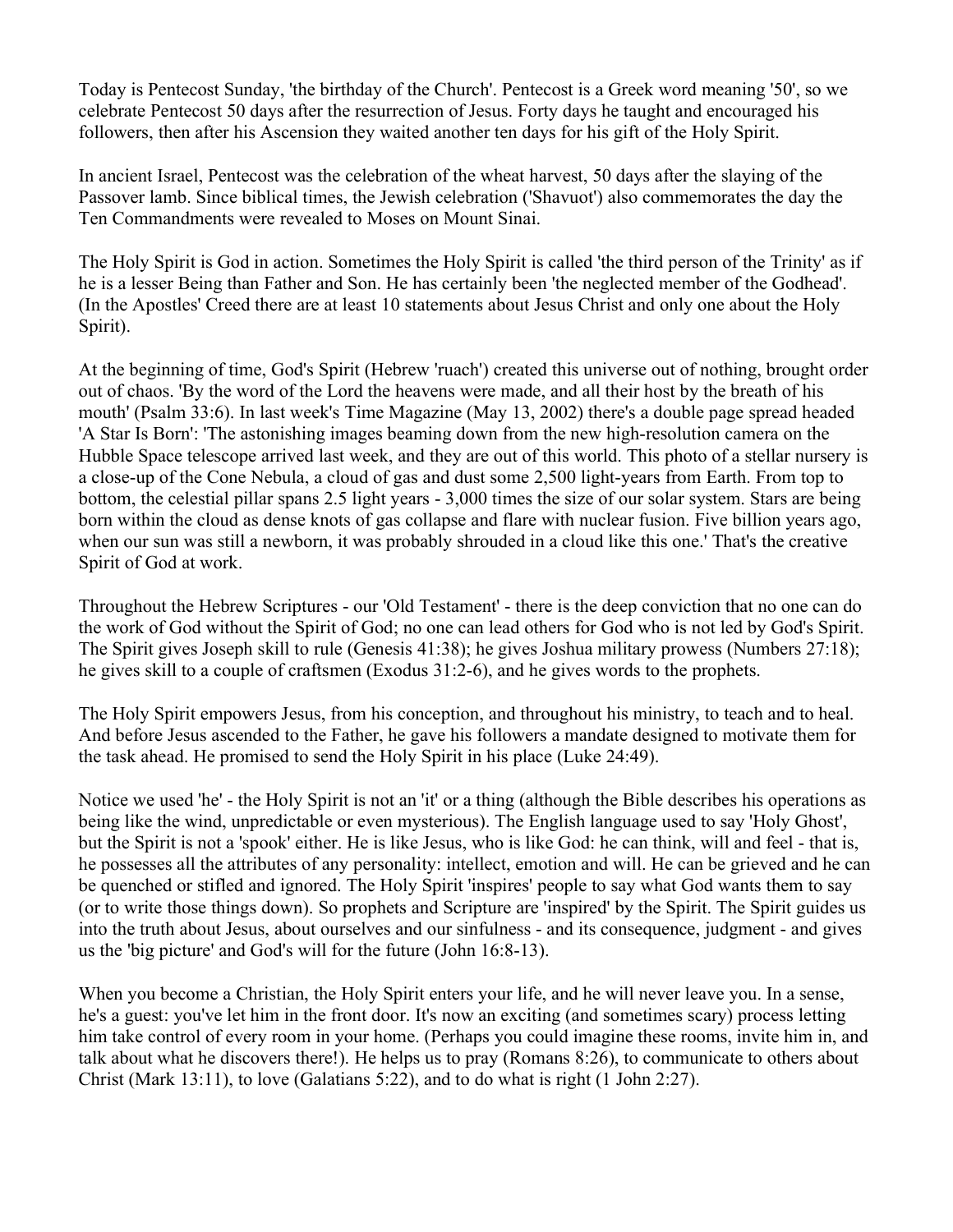So be 'filled with the Spirit' (Ephesians 5:18). You get drunk with wine by choosing the sort you want, imbibing it, and ingesting it. Then your behavior exhibits some changes according to how much and how often you drink (changing - and eventually controlling - you). So with the Spirit, says Paul. But in one sense you don't get more of the Spirit; he gets more of you.

How am I filled with the Holy Spirit? First you must desire him - hungering and thirsting for what is right (Matthew 5:6). This involves confession of your sins (1 John 1:9). Then ask him to fill you: if you ask for anything he wants, he'll hear you (1 John 5:14,15). Thank him for filling you, and by faith live moment by moment, hour by hour, day by day in his power and under his direction.

He wants to change you, though your basic temperament remains the same. Paul, for example, was a very aggressive person before his conversion but the Spirit redirected all that emotional energy towards more positive ends. Being 'filled with the Spirit' simply means being controlled by him.

Are you supposed to 'feel' anything when the Spirit comes into your life? Yes and no. Some do, some don't. Some have a 'peak experience' - for a few it's quite powerful. For others it's quite a matter-of-fact transaction. The Spirit operates uniquely in each of us. Remember, he's like the wind - sometimes a hurricane, sometimes a gentle breeze.

Indeed, Paul and Luke describe receiving the Spirit in different ways. For Paul 'receiving' the Spirit makes us God's children (Romans 8:15). For Luke 'receiving' the Spirit gives us power (Acts 1:8). However, Paul also writes about receiving the Spirit with accompanying miracles (Galatians 3:1-5). Christians today generally follow either Luke or Paul on this point - the Pentecostals like Luke, the evangelicals Paul. In the early church, 'Spirit' and 'Word' went hand in hand. Let us combine both Luke and Paul: allowing the Spirit to make us holy, give us wisdom and endue us with power. Throughout the world, where 'signs and wonders' accompany the proclamation of the good news the church is dynamic and alive. However the great need for those young churches is Bible teaching - but without losing their enthusiasm.

About miracles: some Christians expect a 'miracle a day'; others confine them to the pages of their Bibles! Jesus did promise that his followers would perform the same miracles he did - even greater ones (John 14:12). His power still the same. But note that biblical miracles clustered around just four historical periods - the creation, Moses and the Exodus, the prophets Elijah and Elisha, and Jesus and the apostolic era. There were always a few miracles at other times (eg. those in the Book of Daniel). Does God still heal miraculously? Certainly, and we should pray for that possibility. But today no one has a gift of healing like Jesus' or Paul's. No one can heal anyone at any time. Sometimes Paul healed everyone in a city. But no faith healer I've heard of has a gift like that today. Some of them build hospitals: if they had Paul's gift they might be emptying them!

Christians sometimes get nervous about spiritual gifts they don't fully understand, especially if they sense the Holy Spirit nudging them to be the channel of such a gift. It is important to remember that the Spirit doesn't offer white-elephant gifts. His presents are not useless, like the thing you took home from the last Christmas party. We are wise not to turn up our noses at his gifts, for he knows what he is doing. And the Church is waiting to benefit from our gift-offerings...

Stay open-minded. Don't fall for Cornford's Law, which says 'Nothing should ever be done for the first time.' Instead, opt for the perspective of Charles Schulz, creator of Peanuts: 'Life is like a ten-speed bicycle. Most of us have gears we never use.' If we could scan a congregation with God's radar, we would probably spot dozens of unused gifts - spiritual capacities lying dormant in the lives of many Christians. Meanwhile, the whole church is poorer.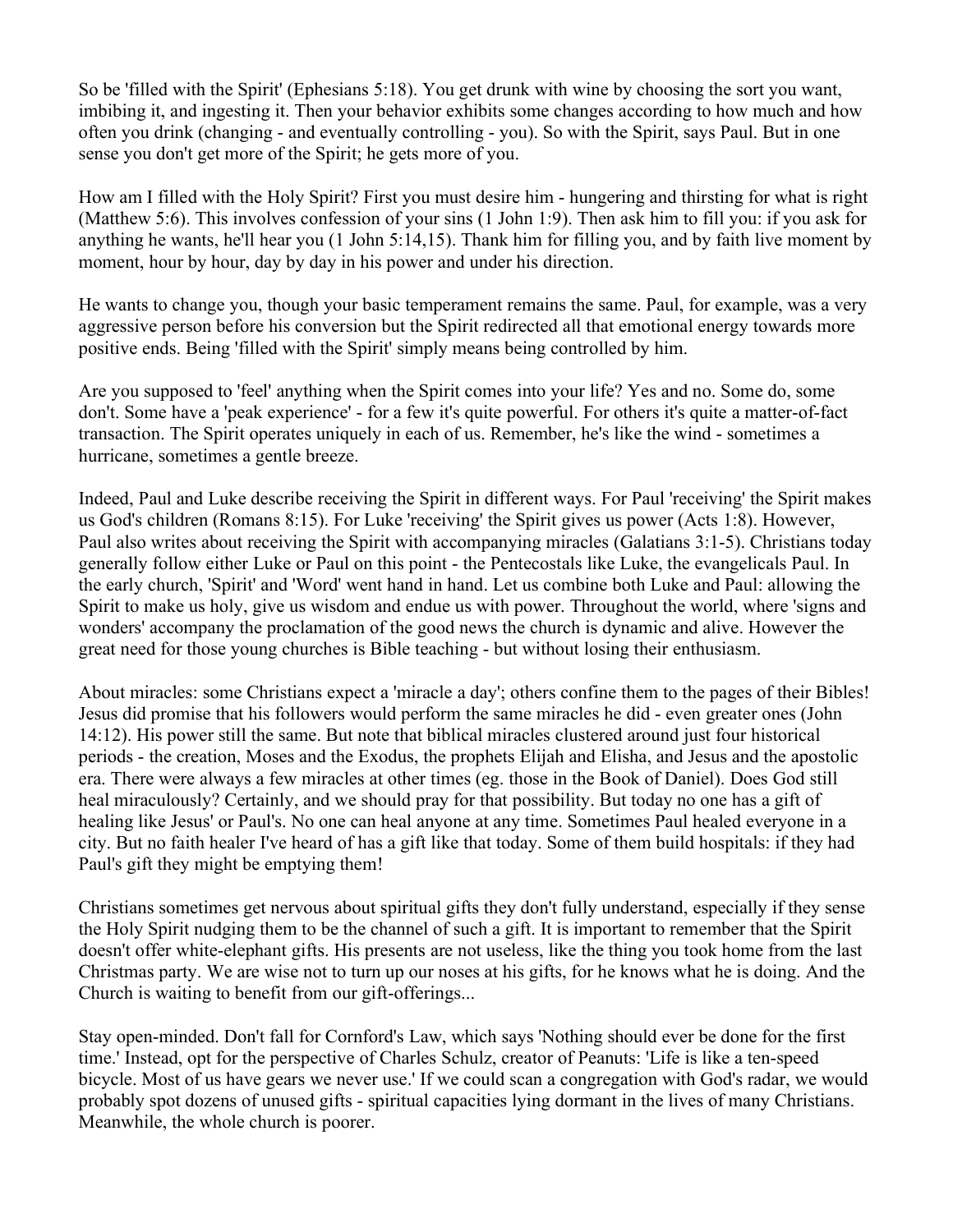Again, the Holy Spirit is simply God in action. God acting in your life individually, and in the life of the church. (Some years ago a preacher caused a fuss when said in one of our Australian Anglican Cathedrals: 'If the Holy Spirit were removed from this place, 99% of what we do here would go on unhindered!').

This morning I want to major on something Paul says about the Holy Spirit. Two years ago, my wife Jan and I did a SKI trip around Australia ('Spending the Kids' Inheritance!'). We listened on CD to all the Psalms as we drove down the beautiful Western Australian coast, and to all of Paul as we drove across the Nullabor. Sometime, if you're doing a long car-trip, listen to all of Paul's letters, and you'll be amazed at his fervor, his passion, his energy. This man was utterly 'sold out' to Christ.

TEXT: COLOSSIANS 1:24-29.

Paul's secret? It's here in Colossians 1: 24-29.

Christ - the Spirit - within, gives him 'energy'.

I have a shelf-full of books about the Holy Spirit and his gifts. I have one titled '27 Spiritual Gifts'. I don't know one where 'energy' is listed as a gift of the Spirit. That's a pity.

In this paragraph Paul talks about the special ministry given to him - to warn and teach, and reveal the truth about God-in-Christ, encouraging people towards their full potential/ maturity. He labors at this 'agonizingly', as the Greek word literally puts it, striving like an athlete: 'I labor diligently, I strive as in a race, I wrestle for victory, by the mighty energy of Christ working in me; and with great and effective power.'

At this point it is good to ask ourselves: how many prayers and tears, how much heartache and disappointment have people gone through for me to come to Christ? Think of the Bible in your hand: the blood of martyrs, the fears and tears of persecuted people throughout centuries, the sweat and labor of translators, and the effort of teachers to make it plain and clear all worked together to produce God's word in the Scriptures. People have died to make all this possible!

Paul 'rejoices in his sufferings' (an oxymoron if ever there was one!). In 1 Corinthians 11 he goes into some detail: 'Five times I received from the Jews the forty lashes minus one. Three times I was beaten with rods, once I was stoned, three times I was shipwrecked, I spent a night and a day in the open sea, I have been constantly on the move. I have been in danger from rivers, in danger from bandits, in danger from my own countrymen, in danger from Gentiles; in danger in the city, in danger in the country, in danger at sea; and in danger from false brothers. I have labored and toiled and have often gone without sleep; I have known hunger and thirst and have often gone without food; I have been cold and naked. Besides everything else, I face daily the pressure of my concern for all the churches.'

Talk about 'negative energy'!

## RUNNING ON EMPTY?

A couple of days ago I talked to a woman who has been suffering from Chronic Fatigue Syndrome for years. She told me she can only read for five minutes and is then exhausted. Yesterday I was on a spiritual retreat, and another woman there couldn't eat the onion soup - she's allergic to onions.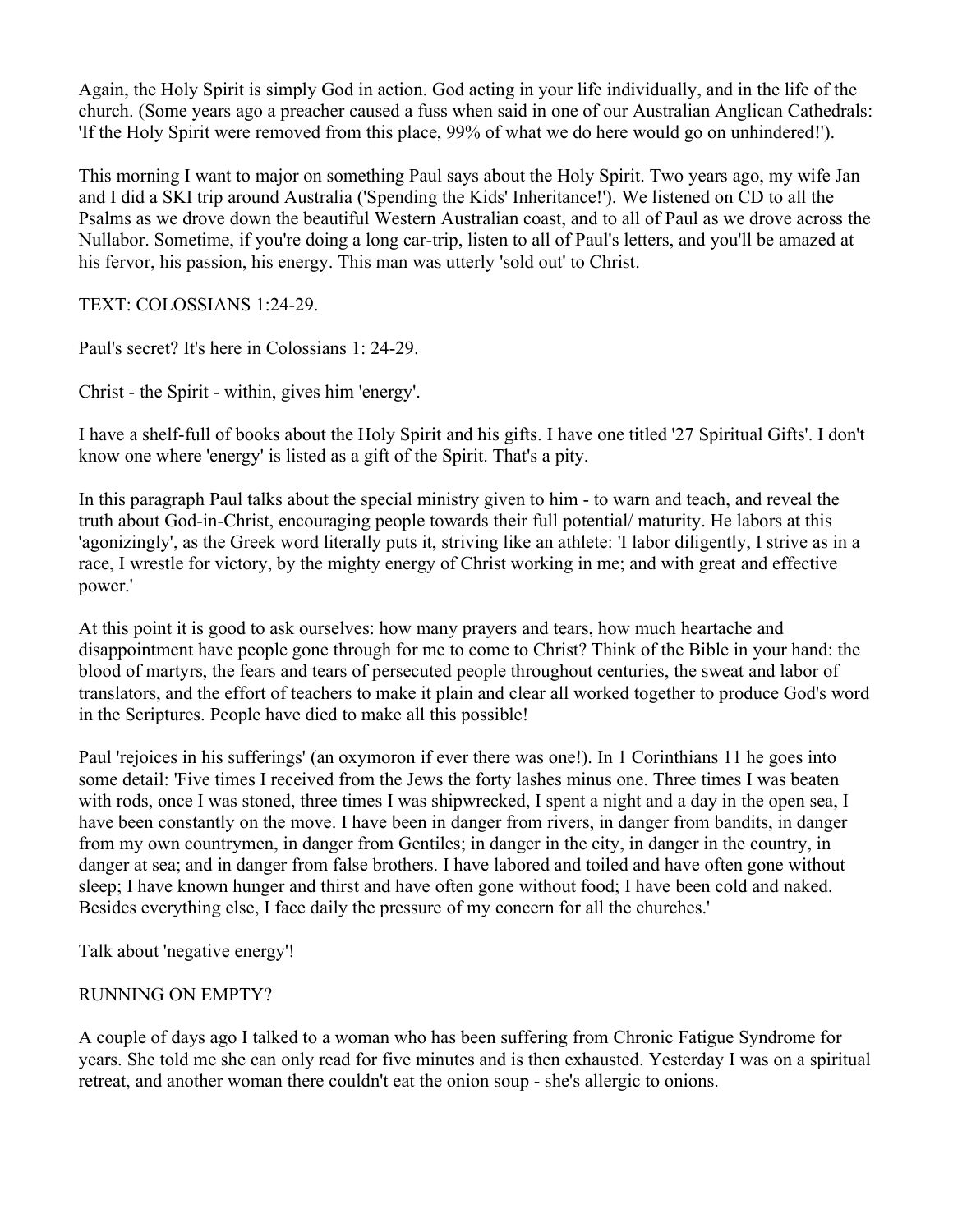We moderns have invented all sorts of things to make our life easier, and they're having the opposite effect. There are chemicals in our foods, our water, the fabrics of clothes we wear and seats we sit on, pollutants in the air - toxic substances robbing us of energy. As they say to world travelers: 'In third world countries don't drink the water; in Western countries don't breathe the air!'

Lack of energy in general, or a decrease in the level of energy that you used to have, can be a sign that your body is not functioning as efficiently as it could. The reasons for this may be due to many factors. However, simply stated, it is usually due to deficiency of proper nutrients - proteins, vitamins, minerals, oxygen and enzymes; inefficiency of the digestive system, congestion of organs such as the liver and kidneys, and congestion of the lymph and colon systems of elimination. When toxic wastes are stored the cells become less efficient at producing energy. What energy is produced must be directed toward survival as a first priority. Less energy is available for muscle movement and activity. Fatigue is the means our body uses to block mind and body from continuing to deplete its life reserves. It is our body's way of letting us know that we are disregarding its needs. The body may be calling for rest, relaxation and exercise. If you are consuming a high-fat, high refined carbohydrate diet, watch out! Excessive alcohol or caffeine, drugs, tobacco, stress, and poor diet (not enough vegetables, vitamins and minerals) are all energy robbers. So cut back on fats, refined sugars, refined carbohydrates (white bread, flour products) and get plenty of servings of fruits and vegetables.

And we must also deal with negative emotions like worry, anxiety, fear, anger, hatred and guilt. Do that with a trusted friend or counselor.

Now, back to Paul and the secret of his 'energy'. Paul often talks about the Spirit's 'power' within us, and uses several Greek words - like ischus, kratos, dunamis and exousia, to describe how the Spirit works. But the Greek words energes or energeia refer to the outworking of all these energy sources. For example, in Ephesians 3: 20: 'Now to Him who is able to do exceedingly abundantly above all that we ask or think, according to the power (dunamis) that energizes (energes) us.' For Paul, energy is produces something; it is the effective 'working out' of God's gifts of power. The Holy Spirit energizes the prayers we offer (Romans 8:26-27), and our service for the Lord (Romans 8:11). But the Spirit is not wild and untamed: the energy he releases in us and through us is controlled and effective. It's something like a dam: all that power is latent in the water behind the dam wall; but it must be released to turn the turbines, which produce electric power. Then wires conduct electricity. But if you put 1000 volts of electricity through the wires, they will burn. They may not be designed to carry 1000 volts. There will be a short circuit, or fire.

Physically, emotionally and spiritually, individuals have varying energy levels. Some are 'high energy' people (Paul, Augustine, Francis, Patrick, Luther, Wesley): you may not have these energy-reserves, and that's O.K.

But most of us know there are 'blockages' in our lives robbing us of the energy we could have if we were freed of these impediments. Is there hope for us? The good news of the gospel answers with a resounding 'Yes!'

When the Spirit's power invades a fisherman like Simon Peter or a shoe salesman like D L Moody, or a young American who's only done a couple of years in Bible colleges like Billy Graham they can be very effective servants of Christ indeed. 'Correct' doctrine, homiletically-sound sermons, professional techniques all have their place, but throughout the world the churches that are open to the Lord's power working among them are alive. Churches that have shunned this dimension for a rationalistic faith are declining everywhere.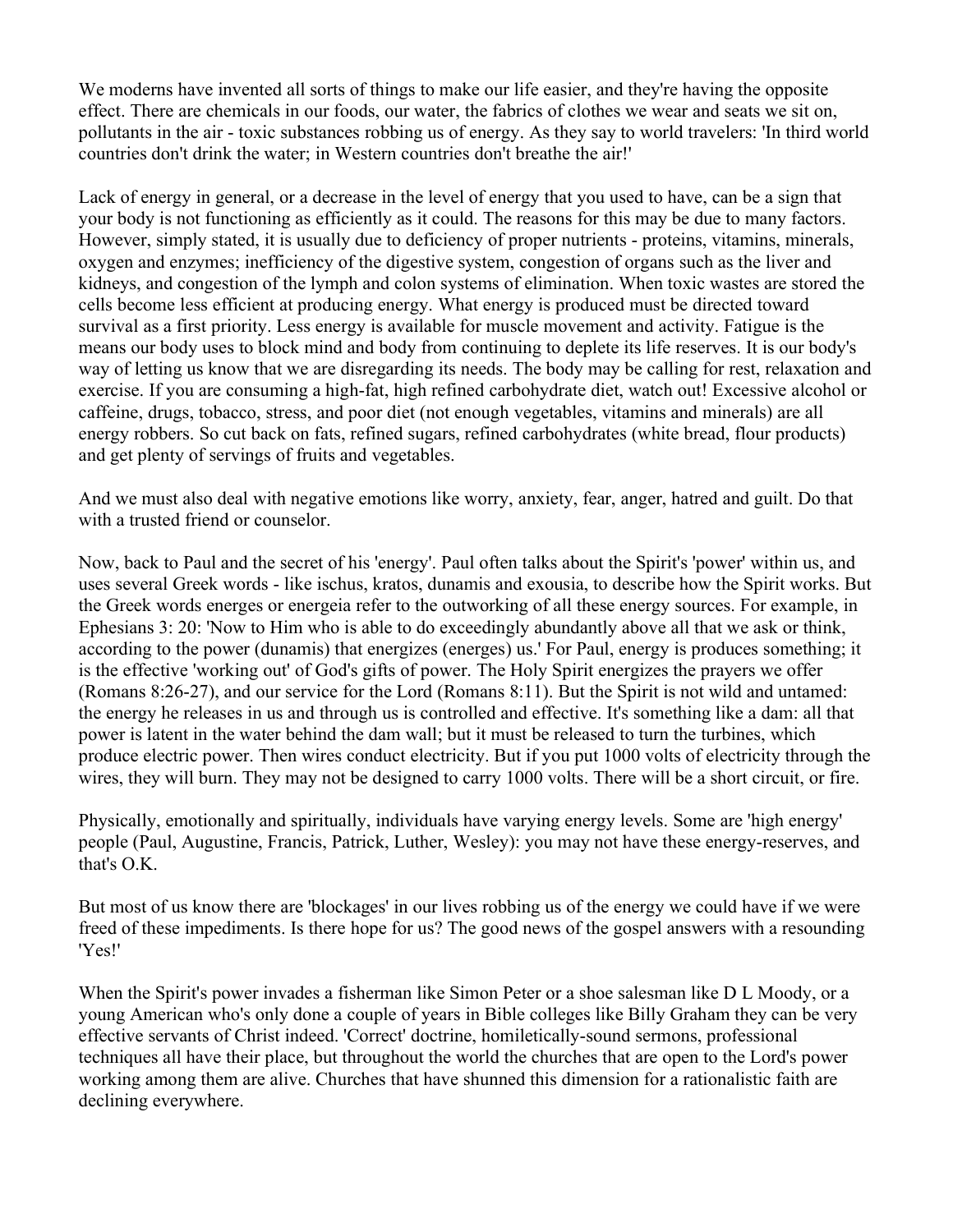Introducing his Letters to Young Churches J B Phillips states: 'The great difference between present-day Christianity and that in these letters, is that, to us, it is primarily a performance; to them it was a real experience. We reduce the Christian religion to a code... a rule of heart and life. To these it was quite plainly the invasion of their lives by a new quality of life altogether.'

# WHAT CAN I DO?

First, we can determine to follow Christ's example of loving service to others. Some are called to 'greatness' (that is, they are called to do humble tasks, like working behind the scenes or washing others' feet!); others are on centre stage (dangerous for the spirituality of most people). When 'the world' talks about leadership you hear words like: Power, Influence, Leverage. Leaders, powerful people, 'make things happen', or 'don't put up with any nonsense'. Jesus talks of leaders with words like, Compassion, Humility, Gentleness, Generosity, Patience, Service.

## Two stories:

=== During the American Revolution, a man in civilian clothes rode past a group of soldiers repairing a small defensive barrier. Their leader was shouting instructions at them but making no other attempt to help them. Asked why by the rider, the leader said with great dignity, "Sir, I'm a corporal!" The stranger apologized, dismounted, and proceeded to help the exhausted soldiers. The job done, he turned to the corporal and said, "If you need some more help, son, call me." With that, the Commander-In-Chief, George Washington, remounted his horse and rode on.

=== His name is John. He has wild hair, wears a T-shirt with holes in it, jeans and no shoes. This was literally his wardrobe for his entire four years of college. He is brilliant. Kinda esoteric and very, very bright. He became a Christian while attending college. Across the street from the campus is a welldressed, very conservative church. They want to develop a ministry to the students, but are not sure how to go about it. One day John decides to go there. He walks in with no shoes, jeans, his T-shirt, and wild hair. The service has already started and so John starts down the aisle looking for a seat. The church is completely packed and he can't find a seat. By now, people are looking a bit uncomfortable, but no one says anything. John gets closer and closer to the pulpit and when he realizes there are no seats, he just squats down right on the carpet. (Although perfectly acceptable behavior at a college fellowship, trust me, this had never happened in this church before!) By now the people are really uptight, and the tension in the air is thick. About this time, the minister realizes that from way at the back of the church, a deacon is slowly making his way toward John. Now the deacon is in his eighties, has silver-gray hair, a three-piece suit, and a pocket watch. A godly man, very elegant, very dignified, very courtly. He walks with a cane and as he starts walking toward this boy, everyone is saying to themselves, "You can't blame him for what he's going to do. How can you expect a man of his age and of his background to understand some college kid on the floor?"

It takes a long time for the man to reach the boy. The church is utterly silent except for the clicking of the man's cane. All eyes are focused on him. You can't even hear anyone breathing. The people are thinking, "The minister can't even preach the sermon until the deacon does what he has to do." And now they see this elderly man drop his cane on the floor. With great difficulty he lowers himself and sits down next to John and sits with him so he won't be alone.

Everyone chokes up with emotion. When the minister gains control he says, "What I'm about to preach, you will never remember. What you have just seen, you will never forget." Perhaps, however, God has put an idea in your mind or a 'groan' in your heart for some major missional activity. Let me quote from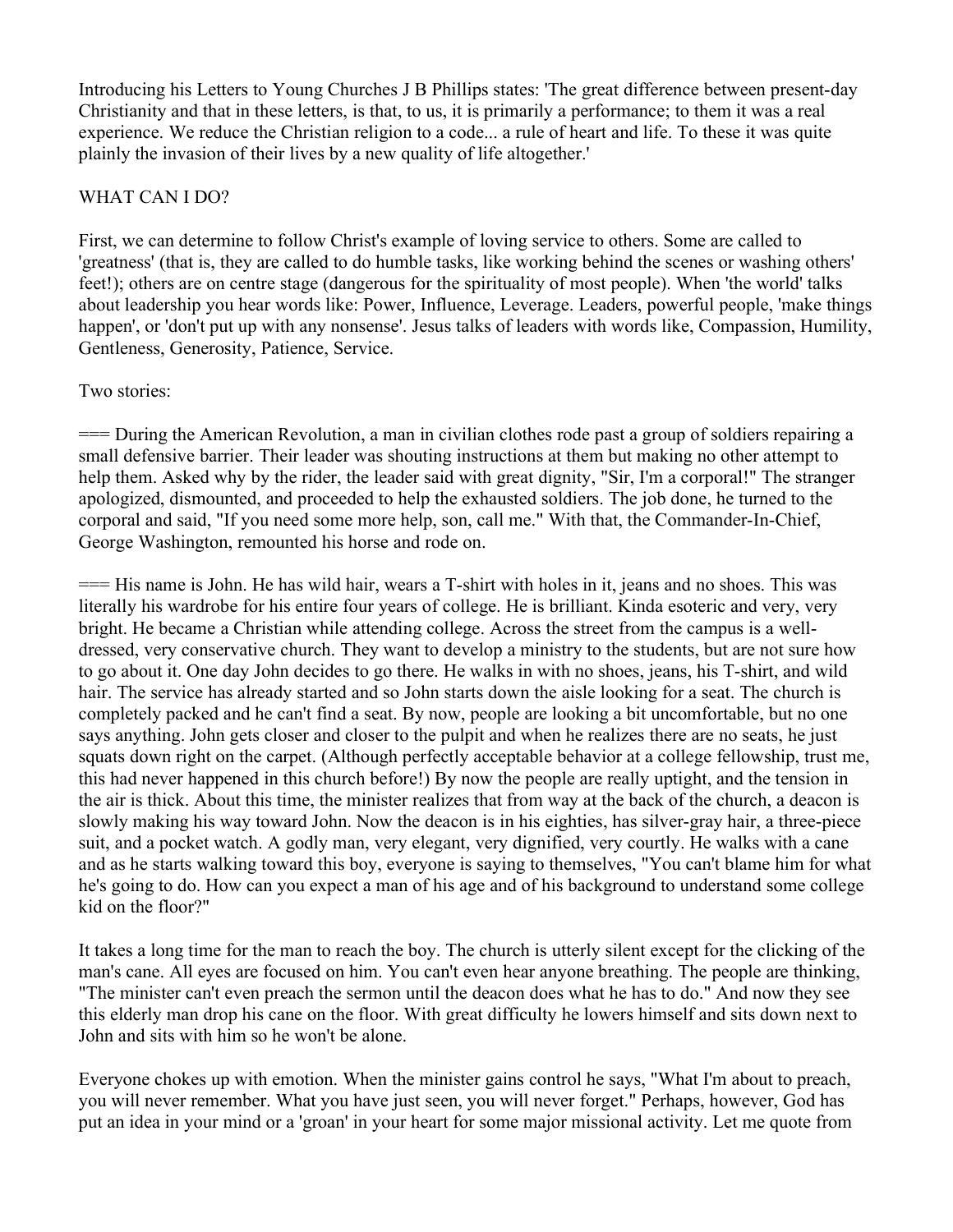arguably the best Methodist preacher in the English-speaking world in the first half of the last century: 'All true progress in this world is by the echo of the groan of God in the hearts of men and women. How were the slaves freed in the British Empire? Did all England wake up one morning and say: "This is wrong. We must free the slaves"? No! One man woke up one morning with the groan of God in his soul, and William Wilberforce and his friends labored until that most splendid hour in our history, when Britain was worthy of herself, and, under no pressure from anybody but the pressure of her own conscience, paid a larger sum than her national debt to free the slaves.

'How was all the social trouble after the Industrial Revolution ameliorated? God groaned in the heart of Lord Shaftesbury, and he toiled and toiled to serve and save the poor. How were the prisons cleaned up in England? Did everybody suddenly say, "These prisons are places of indescribable filth"? No! God groaned in the hearts of John Howard (! - my exclamation point) and Elizabeth Fry. How were the orphans rescued from the streets of London? A century ago (as recently as that!) God groaned in the heart of Thomas Barnardo. Progress is by the echo of the groan of God in the hearts of men and women. And you need never despair for our wayward race while "the Spirit himself makes intercession for us with groanings which cannot be uttered". (Westminster Sermons, Volume one, page 84).

### **CONCLUSION**

Tom Rees, in his very good little book on the Holy Spirit ('The Spirit of Life, or Life More Abundant') says 'I don't like big cities; I much prefer the countryside, and for this reason I go to London only when it is absolutely necessary. However, every week or so I set out for London in the car, complete with a list of the people I must see and the articles that I must purchase. Not long ago I set out for one of my journeys to Town. After parking the car I went into a shop to make several purchases. "I want six of those, and a dozen of those; oh yes, and one of those too." While the assistant was packing my parcel I put my hand in my pocket to pull out my wallet, and to my horror it wasn't there. Covered with confusion, I said: "I 'm so sorry, I shall have to ask you to put those things back - I've come to London without any money. I will call in again in a day or so." And then, covered with embarrassment, and feeling very small, I walked out of the shop, and as I looked through my shopping list again I discovered that without my money I could do nothing - I could purchase nothing. My journey had been completely fruitless; so with a heavy heart, I climbed back into the car and drove home.

'I went straight to my room to collect the wallet from the suit I had worn the previous day, and then panic seized me - it wasn't there, and I knew that it contained nearly twenty pounds. There was only one thing for it - I must have been robbed. Then, in a sort of desperate way, I ran my hands over the jacket I was wearing. Can you imagine how I felt when I discovered my wallet in the jacket pocket - it had been there all day. I had taken it with me to London. I had carried it with me into the shop! I had brought it home again.

'Now, why was my journey to London fruitless? Why did I behave as if I were penniless? It was not because I did not have any money - I had nearly twenty pounds. No, the reason was simply this - I didn't know I had it.

'Paul was indwelt by the Holy Spirit. And you too, my Christian friend, believe it or not, are indwelt by the same Holy Spirit. All the resources that Paul had you have. Did I hear you say: "Then, if that is true, why is there such a difference between the life Paul lived and the life I live? Why was he so like the Master, and why am I so un-Christlike? Why was Paul so powerful where I am utterly weak and defeated?" The answer to your question is this: Paul appreciated very fully his resources in the Holy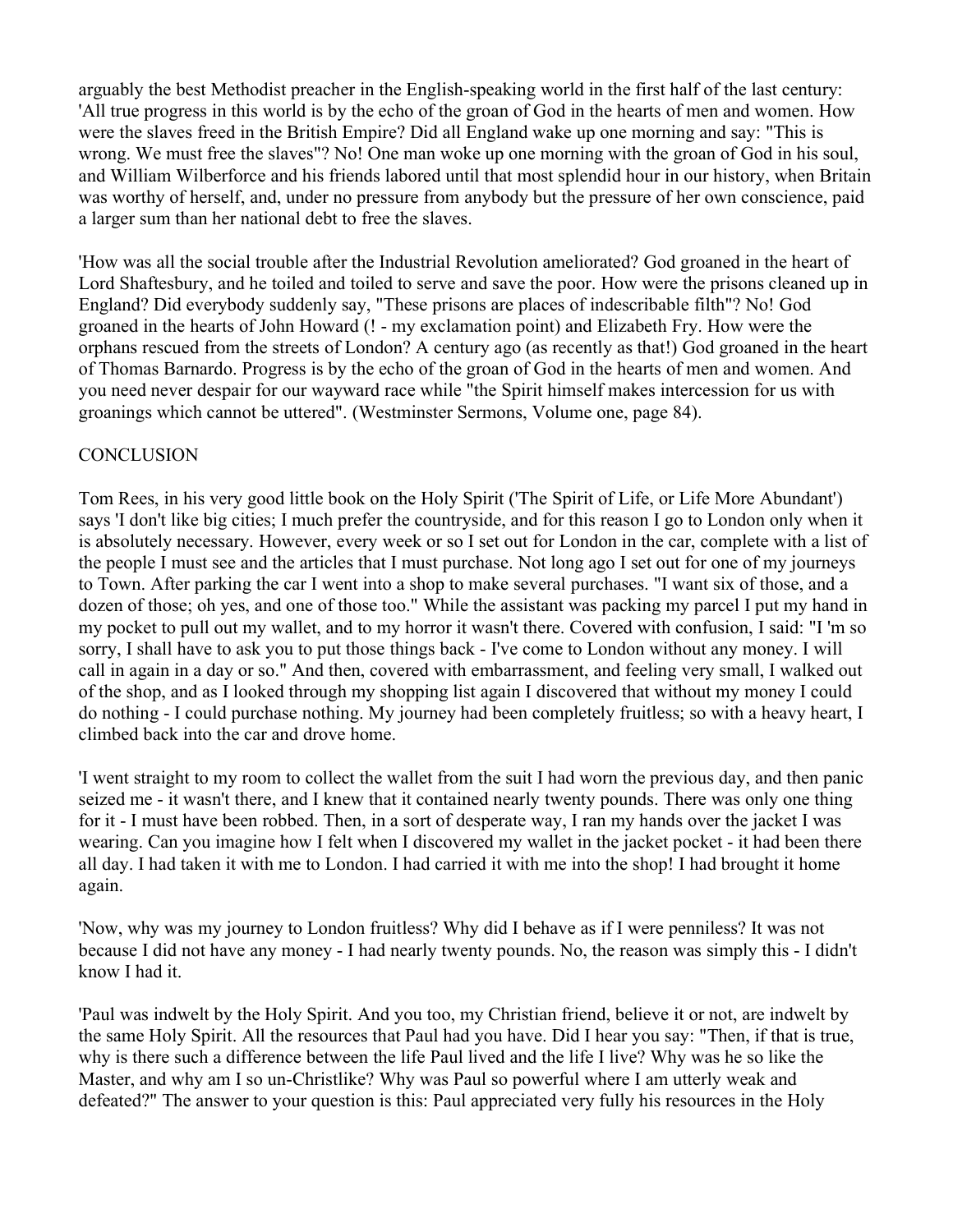Spirit. The fact that his body was the dwelling place of the Spirit dominated his life, and what is more, he learned by faith to draw on his resources.'  $(H & S., 1961, pp. 127-128)$ .

So here's a special word from Paul to you who lack energy: The Spirit of God who raised Jesus from the dead dwells in you: he who raised Christ from the dead will give life to your mortal bodies also through the Spirit who dwells in you! (Romans 8:11). Again: the same power - which raised Jesus Christ from the dead - is available to you and me today to help us with day-to-day living! 'I am crucified with Christ, but I live; yet not I but Christ lives in me; and the life I now live in this body I live by the faith of the Son of God.' (Galatians 2:20). 'Blessed be the God and Father of our Lord Jesus Christ, who has blessed us with all spiritual blessings in heavenly places in Christ' (Ephesians 1:3).

So where do we start? First, live one day at a time, as Jesus suggested. 'Today is unique! It has never occurred before and it will never be repeated. At midnight it will end, quietly, suddenly, totally. Forever. But the hours between now and then are opportunities with eternal possibilities. Times may be hard and people may be demanding, but never forget that life is special. Every single day is a special day. God is at work in you!' (Charles R. Swindoll)

Then remember, 'The greatness of a person's power is in the measure of their surrender to the Holy Spirit.' Hear this - again from Paul (2 Corinthians 5:17): 'If anyone is in Christ, there is a new creation: everything old has passed away; see, everything has become new!'. Psalm 27: 'The Lord is my light and my salvation; whom shall I fear? The Lord is the strength of my life; of whom shall I be afraid?' (Psalm 27:1). And as Paul said to the timid Timothy: 'God has not given us a spirit of fear; but of power, and of love, and of a sound mind.' (2 Timothy 1:7).

Every time we say, 'I believe in the Holy Spirit,' we mean that we believe that there is a living God able and willing to enter human personality and change it. (J. B. Phillips, Plain Christianity [1954]).

As we go now to our daily tasks and activities, may we be assured that the Holy Spirit energizes our life with his presence and his power according to our particular needs.

## DISCUSS:

In Colossians 1:24 Paul insists that he rejoices in his sufferings for the church. Does this suggest an unhealthy masochism on Paul's part? Does it matter that these sufferings are not just any afflictions, but those which, like the Cross, are endured for the sake of others? Under what circumstances can you rejoice in your sufferings? (As someone complained to me this week: 'If God wants human beings to hear and build their lives on the Word of God, why doesn't He make it easier?').

Talk about health and stress. Humans of course vary greatly in terms of their productivity under stress. As stress increases, some are super effective; others are incapacitated. Do you 'fall apart' or 'get going?' What can make the difference?

People receive the Holy Spirit, in Luke's meaning of the term, in different ways. Some people receive the Spirit more or less spontaneously, while for others the response is quite conscious and deliberate; some experience dramatic manifestations of the Spirit, while with others the manifestations are more subdued. The way in which people receive the Spirit will be determined, to some extent, by the situation and by the person (his or her personality type, age, station in life, church environment). More important than the particular way we receive the Spirit, however, is what we do after having received. It's like the difference between a big church wedding and a small family wedding. The kind of wedding you have doesn't